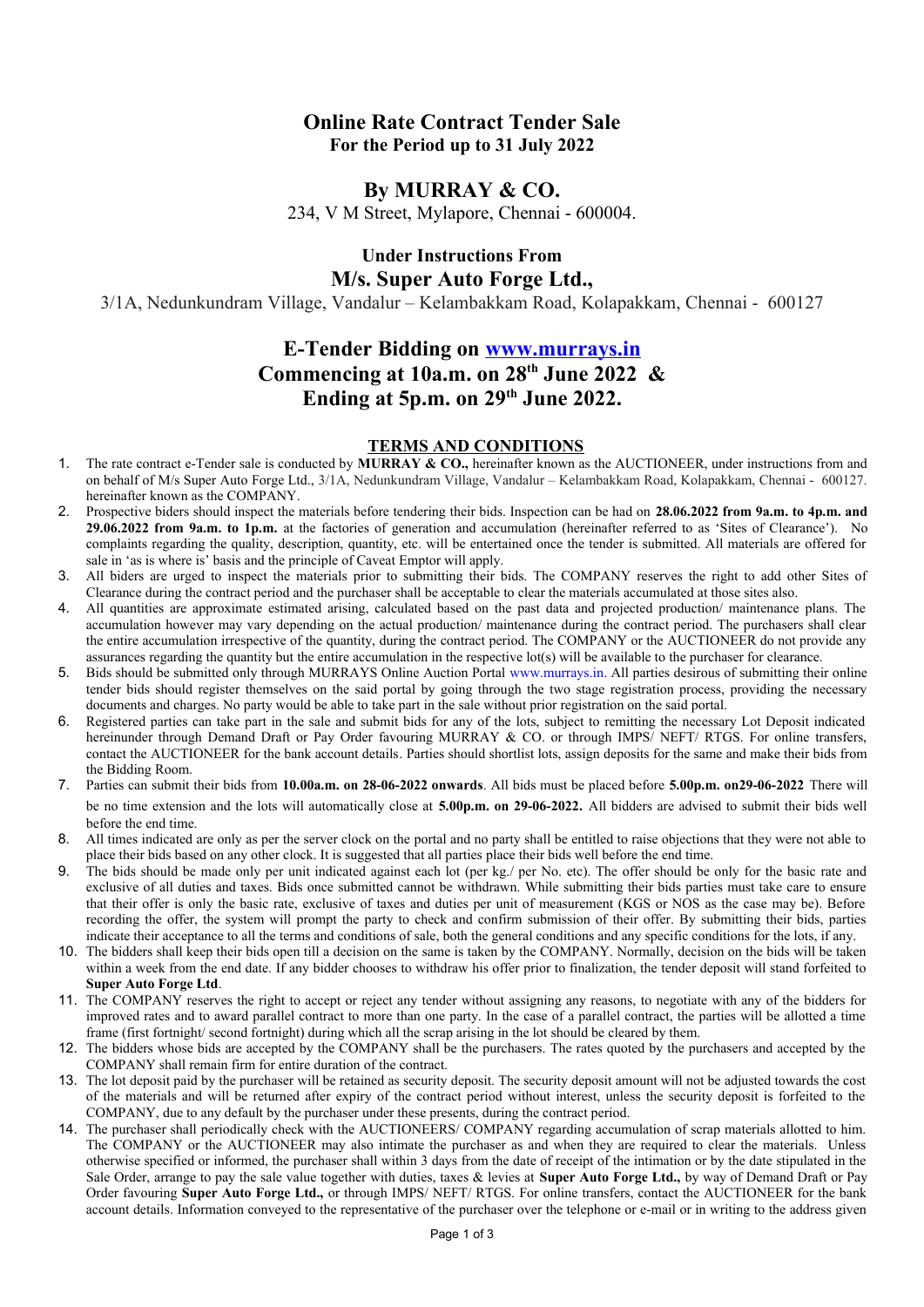in the tender document, shall be deemed to be sufficient intimation given to the purchaser and no claim for non-receipt of intimation shall be accepted as a reason for non-payment within the allotted time.

- 15. The purchaser shall clear the entire accumulation of scrap from the Sites of Clearance as required by the COMPANY/ AUCTIONEER. The purchaser should strictly adhere to the periodicity of clearance set out. Where the periodicity of clearance is not specified, the scrap should be cleared as and when required by the COMPANY/ AUCTIONEERS. The COMPANY reserves the right to include other units/ factories for clearance of accumulation and the purchaser shall be agreeable to the same. The COMPANY does not assure full lorry/ van loads of material at any point in time and the purchaser shall not be entitled to decline/ delay taking delivery on account of sufficient accumulation not being available.
- 16. Invoices will be raised by the COMPANY only in the name of the purchaser. Under no circumstances will requests for raising invoices in favour of other parties be considered.
- 17. The rates of Duties and Taxes indicated, are as applicable as on date, based on best information available. Duties and Taxes as applicable at the time of delivery shall be payable extra, along with the sale value. The purchaser shall not be entitled to claim rebate or relief on the basic price, in the event of any changes in government duties, taxes or levies.
- 18. The materials paid for as per the clauses above should be removed from the factory premises at the purchaser's own cost within 4 days from the date of intimation or within the date stipulated.
- 19. The purchaser shall periodically pay for and clear the entire accumulation of scrap allotted to him. Failure on the part of the purchaser to pay for and remove the materials as provided in the Clauses above, will result in the forfeiture of the Security Deposit, cancellation of the sale contract and the COMPANY may dispose the materials in any manner they may choose to, at the risk and expense of the defaulting purchaser. The defaulting purchaser will be liable for the loss, if any, incurred from such resale but shall not be entitled to profits, if any from such re-sale.
- 20. The purchaser shall arrange for workmen at his own cost for loading the scrap materials on to the lorries. All tools required for loading such as shovels etc shall be brought by the purchaser. The purchaser, his workmen and transporters shall observe the rules and regulations of the COMPANY in regard to entry or exit from the COMPANY, safety, etc. The purchaser shall provide all personal protective and safety equipments to the labourers engaged by him and shall not be entitled to claim the same from the COMPANY. The driver of the vehicle should have a valid license and the vehicle should have a valid PU certificate which has to be shown at the time of entering the factory premises.
- 21. In case of any of the scrap materials need to be gas-cut before loading on to the vehicle, the purchaser shall obtain prior permission for the same from the COMPANY. All safety regulations of the COMPANY are to be adhered to while cutting the materials. All materials required for cutting and loading should be brought by the purchaser, after obtaining prior permission for the same.
- 22. It is the responsibility of the purchaser to know the safety requirements of the COMPANY while carrying out the work. If, even after being advised regarding the safety regulations, the purchaser violates the same, the COMPANY may cancel the contract. In the event of such cancellation the amounts paid by the purchaser will be forfeited and he/they have no claim over the material remaining uncleared.
- 23. The contract is liable to be terminated without notice in the event of any purchaser's workmen removing or attempting to remove any scrap materials other than those allotted to him or any scrap materials not covered by the contract or removing or attempting to remove any materials covered by the contract in excess of the quantity paid for.
- 24. The COMPANY will not be liable for any accident or injury to any of the purchaser's workmen or transport men while clearing the scrap.
- 25. The materials shall be deemed to be sold by the COMPANY and purchased by the purchaser under the contract once the purchaser pays for the same to MURRAY & CO. Materials, once sold to the purchaser under this contract, shall lie in the COMPANY's premises at the risk of the purchaser and the COMPANY shall not be liable for any damage or loss for any reason whatsoever.
- 26. The purchaser will be held liable for damages or loss caused to building, property, materials or men by the purchasers' workmen's or transport whether directly or indirectly.
- 27. The decision of the COMPANY will be final and binding in all matters.
- 28. For any clarifications on the conditions of sale, contact MURRAY & CO.

### **LIST OF MATERIALS**

| Sale# | Reference#/Lot#   | <b>Description</b>                      | Qty    | <b>UoM</b> | <b>GST</b>    | <b>TCS</b>    | Lot            | <b>Sale End Time</b> |
|-------|-------------------|-----------------------------------------|--------|------------|---------------|---------------|----------------|----------------------|
|       |                   |                                         |        |            | $\frac{0}{0}$ | $\frac{0}{0}$ | <b>Deposit</b> |                      |
| 19898 | E496/22/S004 - 01 | MS Borings                              | 200000 | Kgs        | 18            |               | 363000         | 29-06-2022 at        |
|       |                   |                                         |        |            |               |               |                | 17:00Hrs $(5:00p.m)$ |
| 19899 | E496/22/S004-02   | MS Melting Scrap - Sale limited to only | 155000 | Kgs        | 18            |               | 295000         | 29-06-2022 at        |
|       |                   | for actual smelters                     |        |            |               |               |                | 17:00Hrs $(5:00p.m)$ |

| <b>SITES OF CLEARANCE AND PERIODICITY</b> |                                                                                             |                       |  |  |  |  |
|-------------------------------------------|---------------------------------------------------------------------------------------------|-----------------------|--|--|--|--|
| Lot#                                      | Units from where accumulation is to be cleared                                              | <b>Periodicity of</b> |  |  |  |  |
|                                           |                                                                                             | clearance             |  |  |  |  |
| 1 & 2.                                    | a). Super Auto Forge Ltd, Unit I. 3/1A, Nedunkundram Village, Vandalur - Kelambakkam Road,  | Weekly Clearance      |  |  |  |  |
|                                           | Kolapakkam, Chennai - 600127                                                                |                       |  |  |  |  |
| 1 & 2.                                    | b) Super Auto Forge Ltd, Unit II. 3/1A, Nedunkundram Village, Vandalur - Kelambakkam Road,  | Weekly Clearance      |  |  |  |  |
|                                           | Kolapakkam, Chennai - 600127.                                                               |                       |  |  |  |  |
| 1 & 2.                                    | c). Super Auto Forge Ltd, Krishnaveni Nagar, Medavakkam, Chennai - 600100                   | Weekly Clearance      |  |  |  |  |
| 1 & 2.                                    | d). Super Auto Forge Ltd, 12 & 13, SIDCO Industrial Estate, Thirumudivakkam, Chennai 600132 | Weekly Clearance      |  |  |  |  |
| 1 & 2.                                    | e). Super Auto Forge Ltd, MEPZ, Sanatorium, Chennai - 600045.                               | Weekly Clearance      |  |  |  |  |
|                                           | f). Super Auto Forge Ltd, SIPCOT Industrial Park, Vallam Vadagal, Sriperumbudur 602105.     | Weekly Clearance      |  |  |  |  |
| $\mathfrak{D}$                            | g). Super Auto Forge Ltd, SIPCOT Industrial Park, Vallam Vadagal, Sriperumbudur 602105.     | As on when            |  |  |  |  |
|                                           |                                                                                             | required by the       |  |  |  |  |
|                                           |                                                                                             | company               |  |  |  |  |

**NOTE: The rates of GST is indicated as applicable as on the date of tender. Any changes to GST system, shall be borne by the purchaser .**